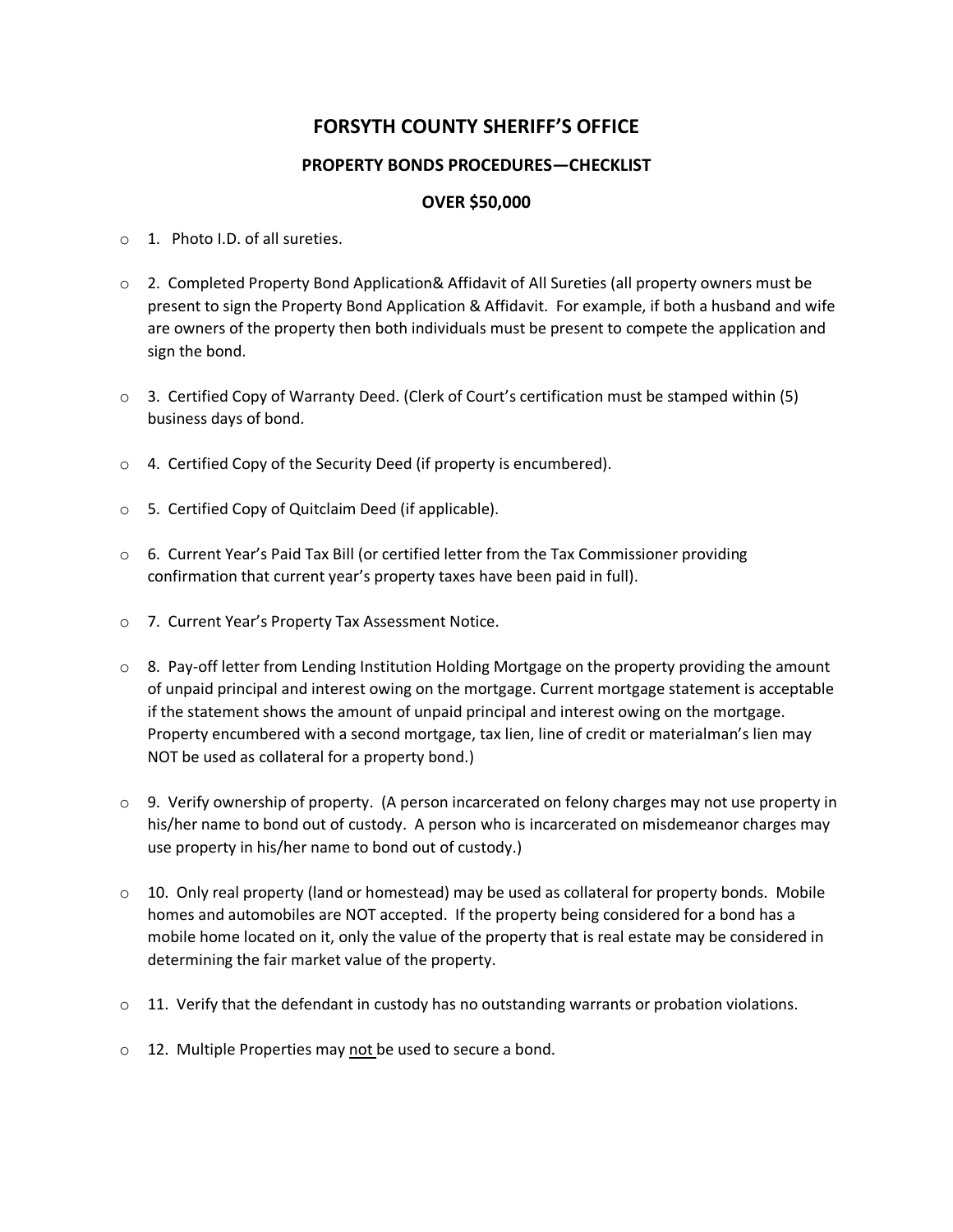- $\circ$  13. Copy of Property Insurance Policy for improved property showing that insurance is current and has been paid through date of submission of the Property Bond Application & Affidavit.
- $\circ$  14. The Value of the Unencumbered Equity in the property must be worth double the amount of the bond. To access the amount of unencumbered equity in the property, determine the fair market value of the property per the current year property tax assessment, excluding the value of any mobile home located thereon if applicable. Then Subtract the remaining balance of principal and interest owing on the mortgage/loan from the determined fair market value. This amount constitutes the amount in the property. This amount must be greater than double the bond amount. Example below:

Amount of Bond being Considered = \$ 55,000 double = \$110,000

FMV of Property per Tax Assessor = \$180,000.00 Balance on Mortgage/Loan= \$60,000.00 Unencumbered Equity Available= \$120,000.00 Property is acceptable for a bond.

- $\circ$  15. Collect payment fees such as bond fee and a payment of lien filing fee is \$10.00 for the first page and \$2.00 for each additional page to be annexed and recorded. For example, if the lien to be recorded is two pages and the number of additional pages annexed to the lien is 12 pages then the amount of the recording fee will be \$36.00.
- $\circ$  16. Approval of the appropriate Bond Administrator, Lieutenant, Division Commander or Sheriff, as the case may be depending on the amount of the property bond.
- $\circ$  17. Bonds over \$50,000.00 must have a certified title search performed within five (5) business days of the Property Bond Application & Affidavit provided by an attorney licensed and in good standing with the State Bar of Georgia.
- $\circ$  18. Bonds over \$50,000.00 can be posted for a defendant Monday through Friday during the office hours of 8:30 am to 4:30 p.m., excluding holidays, and are subject to the review and approval by the Bond Administrator. In instances where the Bond Administrator is absent, these are subject to review by one of the following: Lieutenant, Section Commander, Jail Administrator.
- o 19. Out-of-County Property Bonds: When a criminal defendant is incarcerated in the Forsyth County Jail and the property being presented as collateral for his/her release on bond is located in another county, the sheriff of the county in which the property is located must make arrangements with the Forsyth County Sheriff's Office for approval of the out-of-county property bond. The Forsyth County Sheriff's office will require all-or substantially all-of the above referenced information and documentation for acceptance of the bond. The Sheriff reserves the right to reject the out-of-county bond, and may require information and/or documentation in addition to the information and documentation set forth herein above. No out-of-state property bonds will be accepted.